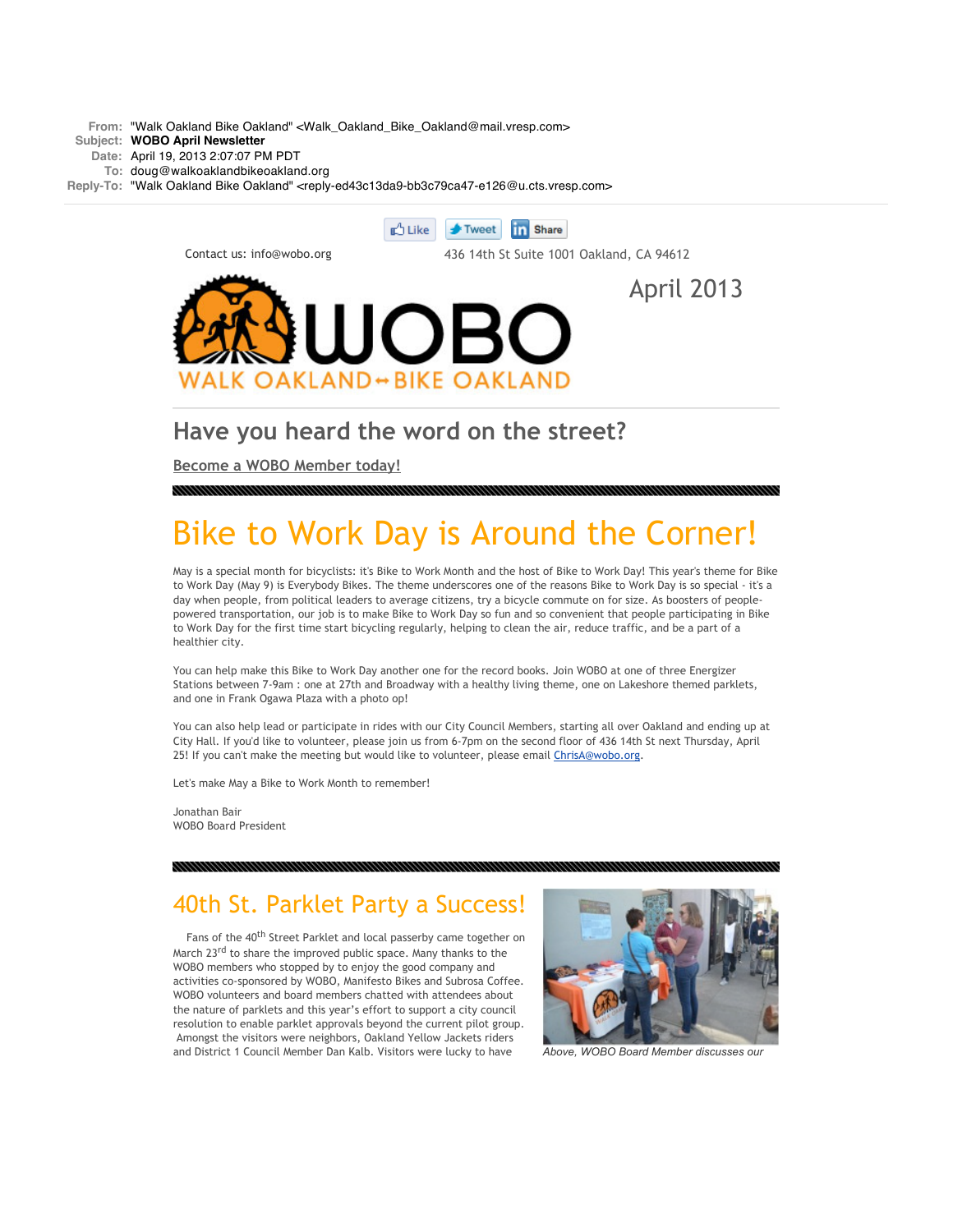tasty food options. Fist of Flour made their dough get air before throwing it into their wood-fired oven. The *El Taco Bike* Master dished up savory salsa vehicles in style before rolling down Webster in on his leg-powered food stand. Thanks to those who came out to make this day a success!

Contact Chris at [chrisa@wobo.org](mailto:chrisa@wobo.org) for more information on the parklets campaign.

*Parklets campaign with one of the many event attendees!*



*On Saturday, April 13, Oakland Urban [Paths extending the celebration of Park](http://cts.vresp.com/c/?WalkOaklandBikeOakla/ed43c13da9/bb3c79ca47/682e3c0cd1)lets by taking a walk of Oakland's major parklets. The above photo was taken at the Farley's East Parklet.*



## Local spotlight: Bicycle Trails Council of the East Bay

"BTCEB has been a leader in encouraging low-impact environmentally friendly riding, volunteer trail work participation, cooperation among different trail user groups, and grass roots advocacy. Of course we also love to ride bikes and have fun!" See its website for more information: [http://www.btceb.org/.](http://cts.vresp.com/c/?WalkOaklandBikeOakla/ed43c13da9/bb3c79ca47/e5b77e662f)

## Upcoming Events

Safety Class & Brown Bag Lunch (taught by EBBC) Tuesday, April 16, 12-1pm, Alameda County Transportation Commission, 1333 Broadway, 3rd Floor, Conference Room A.

Oakland Bicycle and Pedestrian Advisory Committee (meeting agenda: [http://www2.oaklandnet.com/oakca1/groups/pwa/documents/agenda/oak039259.pdf\)](http://cts.vresp.com/c/?WalkOaklandBikeOakla/ed43c13da9/bb3c79ca47/02d41deab6) Thursday, April 18, 5:30 - 7:30pm, City Hall Hearing Room 4, 2nd Floor

Laney College Earth Expo (stop by WOBO's table!) Thursday, April 25th, 11am-2pm Bella Vista Park (near Park Blvd)

**WOBO Bike to Work Day Volunteer Meeting Thursday, April 25, 6-7 pm, 436 14th St, 2nd floor, Conference Room**

Latham Square Project Review by City Council Tuesday, April 30, 5:30pm, City Hall Council Chambers, 3rd Floor

Oakland Urban Paths walk along the MLK Shoreline Check website for updates: [oaklandurbanpaths.org](http://cts.vresp.com/c/?WalkOaklandBikeOakla/ed43c13da9/bb3c79ca47/a1af93b47a)

Bike To Work Day Pancake Breakfast, raffle and co-mingling with Council members Thursday, May 9, 7-9am, City Hall, Frank Ogawa Plaza

Bike To Work Day Happy Hour Thursday, May 9, 5-8:30pm, 9th and Washington in Old Oakland

#### [Click to view this email in a browser](http://hosted.verticalresponse.com/1113927/ed43c13da9/520286913/bb3c79ca47/)

If you no longer wish to receive these emails, please reply to this message with "Unsubscribe" in the subject line or simply click on the following link: [Unsubscribe](http://cts.vresp.com/u?ed43c13da9/bb3c79ca47/mlpftw)